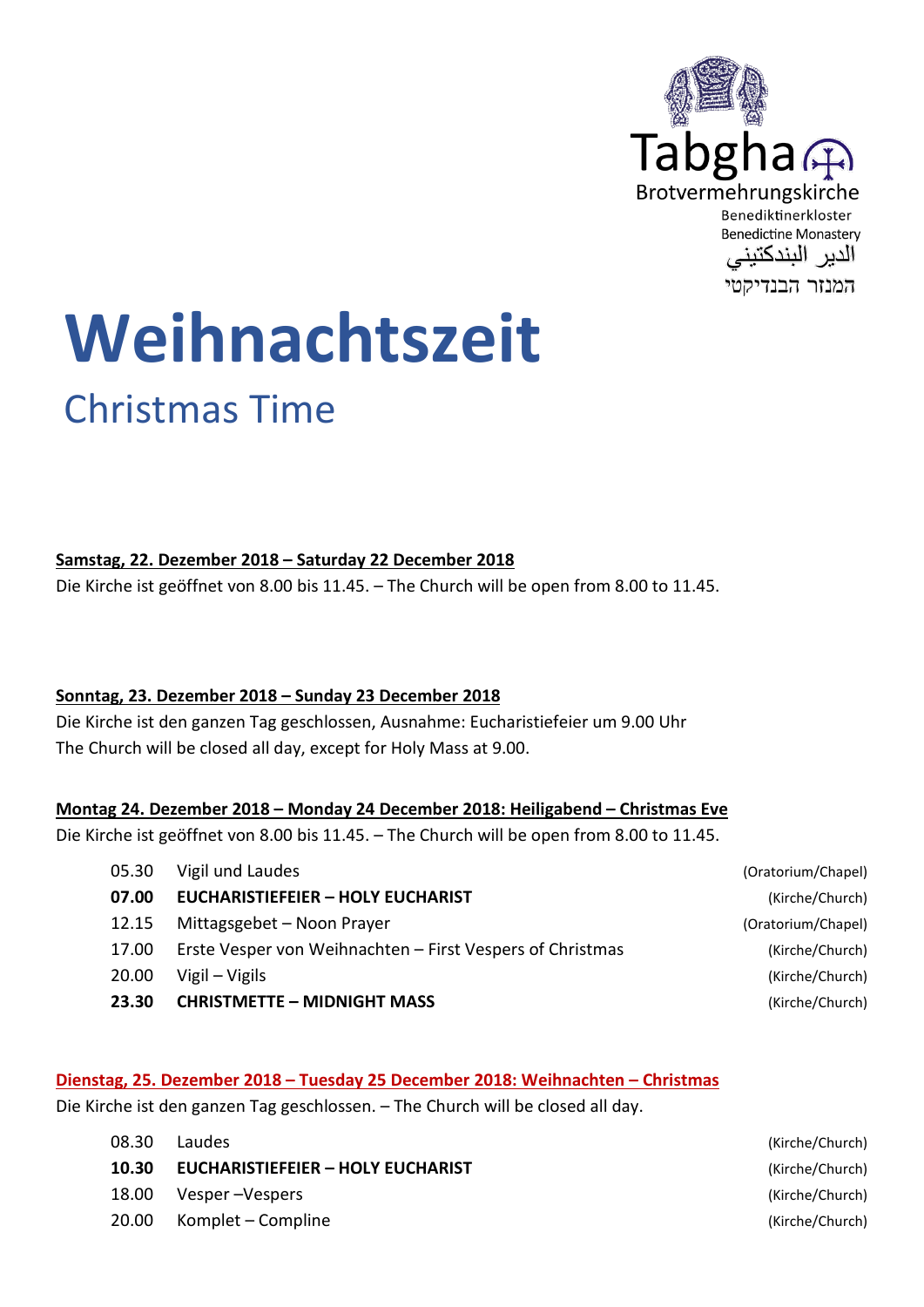#### **Mittwoch, 26. Dezember 2018 – Wednesday 26 December 2018: Hl. Stephan, Erzmärtyrer – St. Stephen**

Die Kirche ist den ganzen Tag geschlossen. – The Church will be closed all day.

| 06.30 | Laudes                                   | (Kirche/Church) |
|-------|------------------------------------------|-----------------|
| 09.00 | <b>EUCHARISTIEFEIER - HOLY EUCHARIST</b> | (Kirche/Church) |
|       | 18.00 Vesper – Vespers                   | (Kirche/Church) |
|       | Keine öffentliche Komplet.               |                 |

#### **Donnerstag, 27. Dezember 2018 – Wednesday 27 December 2018**

| (Kirche/Church)    | Eucharistiefeier mit Laudes - Holy Eucharist with Lauds | 07.00 |
|--------------------|---------------------------------------------------------|-------|
| (Oratorium/Chapel) | Mittagsgebet – Noon Prayer                              | 12.00 |
| (Kirche/Church)    | Vesper – Vespers                                        | 18.00 |
| (Kirche/Church)    | Komplet – Compline                                      | 20.00 |
|                    |                                                         |       |

#### **Freitag, 28. Dezember 2018 – Thursday 28 December 2018**

| (Kirche/Church)    | Eucharistiefeier mit Laudes - Holy Eucharist with Lauds | 07.00 |
|--------------------|---------------------------------------------------------|-------|
| (Oratorium/Chapel) | Mittagsgebet – Noon Prayer                              | 12.00 |
| (Kirche/Church)    | Vesper – Vespers                                        | 18.00 |
| (Kirche/Church)    | Komplet – Compline                                      | 20.00 |

#### **Samstag, 29. Dezember 2018 – Saturday 29 December 2018**

| 07.00 | Eucharistiefeier mit Laudes - Holy Eucharist with Lauds | (Kirche/Church)    |
|-------|---------------------------------------------------------|--------------------|
| 12.00 | Mittagsgebet – Noon Prayer                              | (Oratorium/Chapel) |
| 18.00 | Vesper – Vespers                                        | (Kirche/Church)    |
| 20.00 | Vigil – Vigils                                          | (Kirche/Church)    |

#### **Sonntag, 30. Dezember 2018 – Sunday 30 December 2018: Fest der heiligen Familie – Feast oft he Holy Family**

| 06.30 | Laudes – Lauds                    | (Kirche/Church)    |
|-------|-----------------------------------|--------------------|
| 09.00 | Eucharistiefeier - Holy Eucharist | (Kirche/Church)    |
| 12.00 | Mittagsgebet – Noon Prayer        | (Oratorium/Chapel) |
| 18.00 | Vesper – Vespers                  | (Kirche/Church)    |
| 20.00 | Komplet – Compline                | (Kirche/Church)    |
|       |                                   |                    |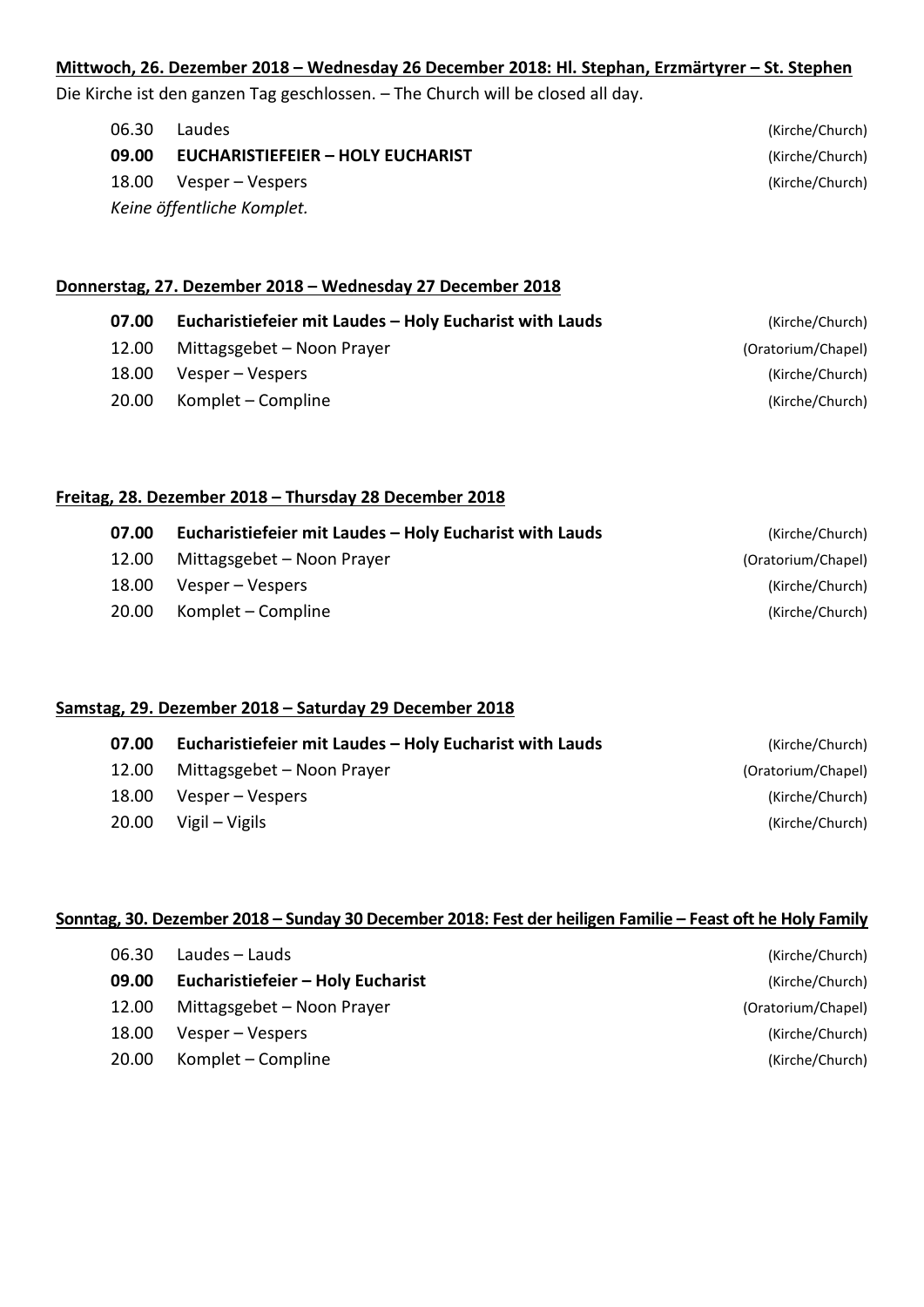#### **Montag, 31. Dezember 2018 – Monday 31 December 2018**

- **07.00 Eucharistiefeier mit Laudes Holy Eucharist with Lauds (Kirche/Church)**
- 12.00 Mittagsgebet Noon Prayer (Oratorium/Chapel)
- 18.00 Vesper Vespers (Kirche/Church)

#### **Dienstag, 1. Januar 2019 – Tuesday 1 January 2019: Oktavtag von Weihnachten**

Die Kirche ist den ganzen Tag geschlossen. – The Church will be closed all day.

- 06.30 Laudes (Kirche/Church)
- **09.00 EUCHARISTIEFEIER – HOLY EUCHARIST** (Kirche/Church)
- 12.00 Mittagsgebet Noon Prayer (Oratorium/Chapel)
- 18.00 Vesper Vespers (Kirche/Church)
- 20.00 Komplet Compline (Kirche/Church)

#### **Mittwoch, 2. Januar 2019 bis Freitag, 4. Januar 2019 – Wednesday 2 January to Friday 4 January 2019**

| 07.00 | Eucharistiefeier mit Laudes - Holy Eucharist with Lauds | (Kirche/Church)    |
|-------|---------------------------------------------------------|--------------------|
| 12.00 | Mittagsgebet – Noon Prayer                              | (Oratorium/Chapel) |
| 18.00 | Vesper – Vespers                                        | (Kirche/Church)    |
| 20.00 | Komplet – Compline                                      | (Kirche/Church)    |

#### **Samstag, 5. Januar 2019 – Saturday 5 January**

| 07.00 | Eucharistiefeier mit Laudes - Holy Eucharist with Lauds | (Kirche/Church)    |
|-------|---------------------------------------------------------|--------------------|
| 12.00 | Mittagsgebet – Noon Prayer                              | (Oratorium/Chapel) |
| 18.00 | Erste Vesper zu Epiphanie – First Vespers for Epiphany  | (Kirche/Church)    |
| 20.00 | Vigilien – Vigils                                       | (Kirche/Church)    |

#### **Sonntag, 6. Januar 2019 – Sunday, 6 January 2019: Erscheinung des Herrn – Epiphany of the Lord**

Die Kirche ist geöffnet von 11.00 bis **15.45**. – The Church will be open from 11.00 to **15.45**.

| 06.30 Laudes |                                          |
|--------------|------------------------------------------|
| 09.00        | <b>EUCHARISTIEFEIER - HOLY EUCHARIST</b> |
|              | 12.00 Mittagsgebet - Noon Prayer         |
|              | 17.00(!) Vesper - Vespers                |
|              | Keine öffentliche Komplet - No Compline  |

(Kirche/Church) **09.00 EUCHARISTIEFEIER – HOLY EUCHARIST** (Kirche/Church) (Oratorium/Chapel) (Kirche/Church)